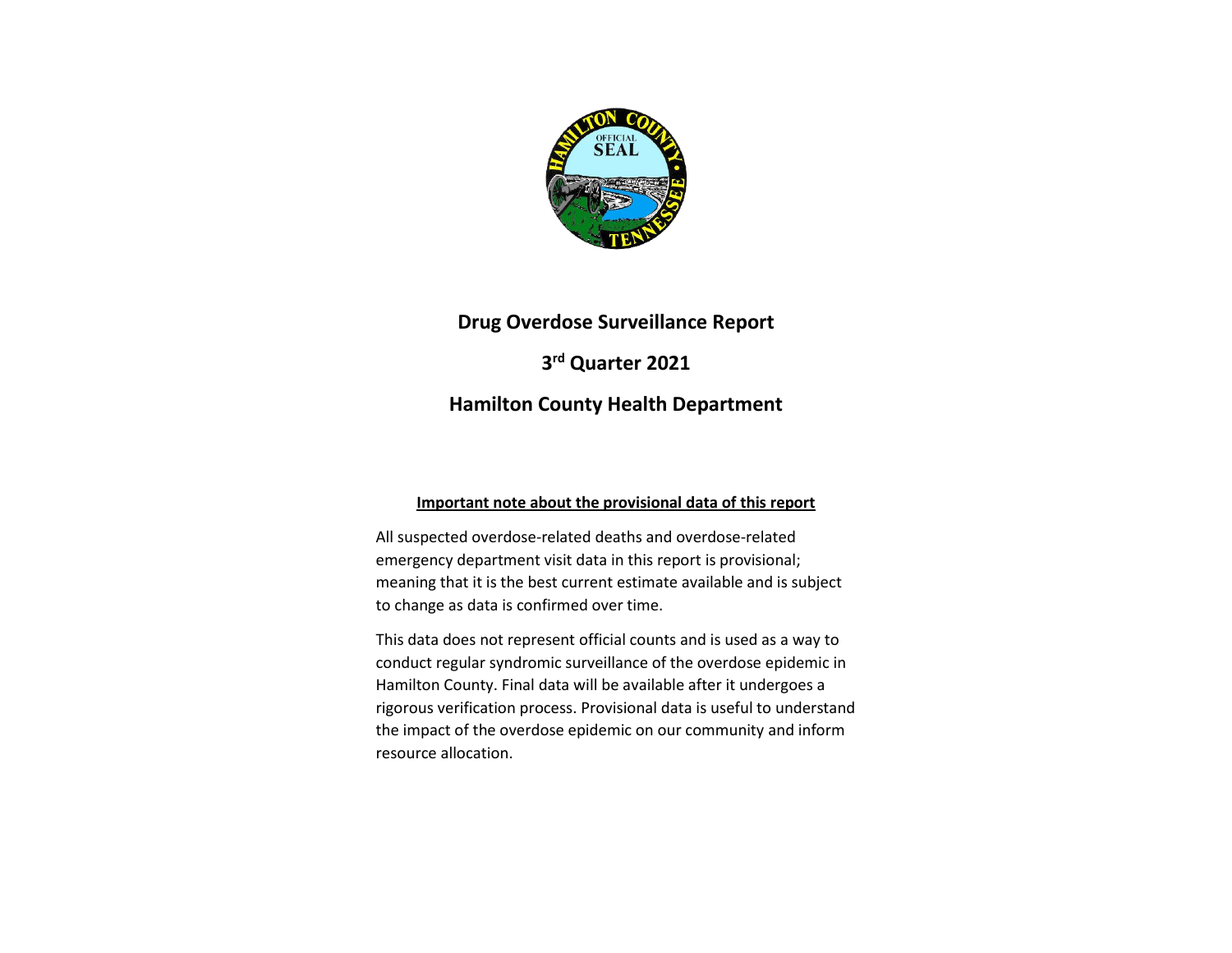

# **July to September 2021** Number of suspected fatal overdoses\***:** 58

\*Includes all overdose incidents that took place in Hamilton County or that occurred at a Hamilton County hospital, includes non-Hamilton county residents



**Data is provisional & subject to change.**

Source: Hamilton County Medical Examiner's Office, Q3 2021. Prepared by Hamilton County Health Department



■ Hamilton County ■ Other

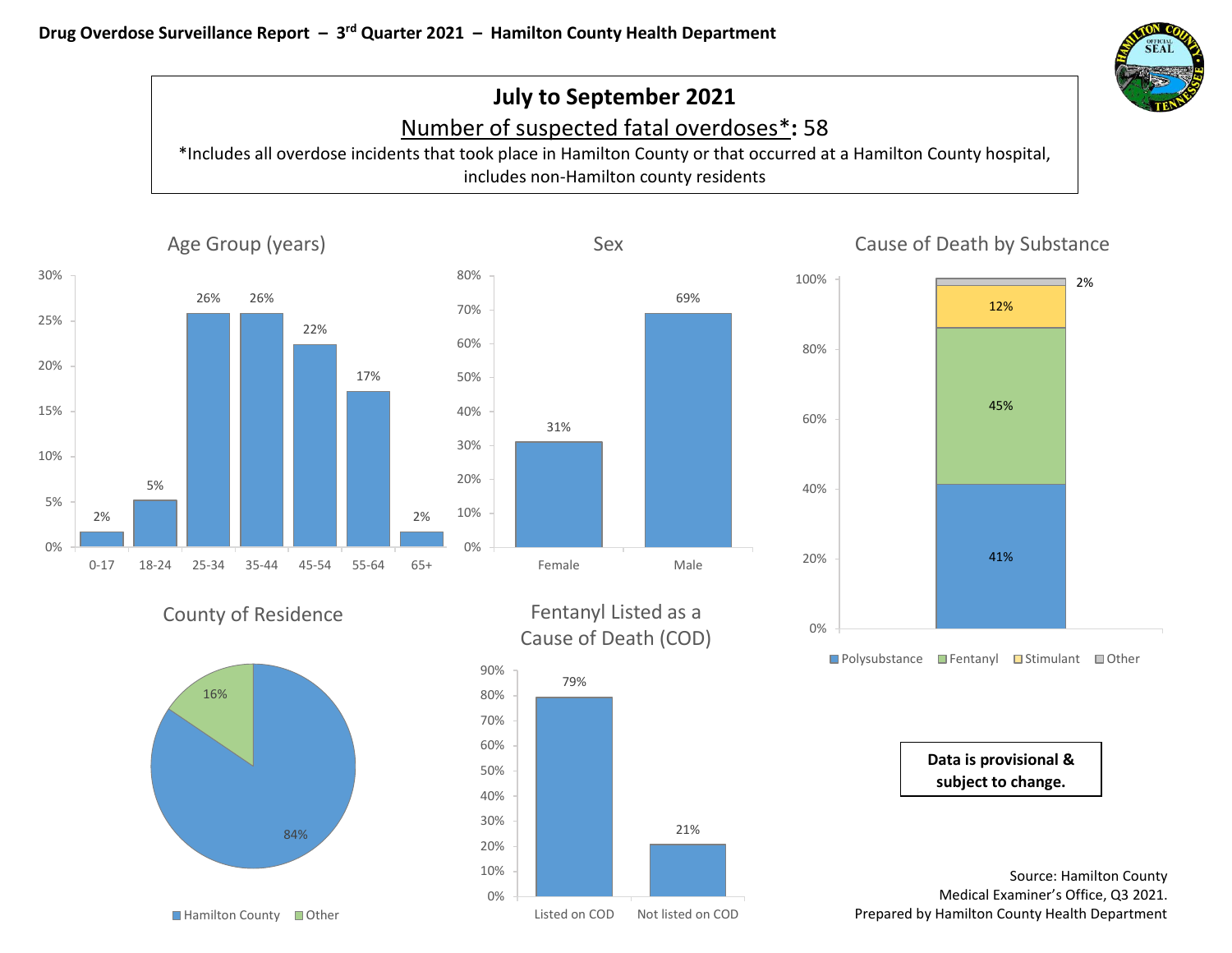

# bing C 2022 TomTom TomTom

Heat Map of Overdose Deaths by Incident Zip Code

**Data is provisional & subject to change.**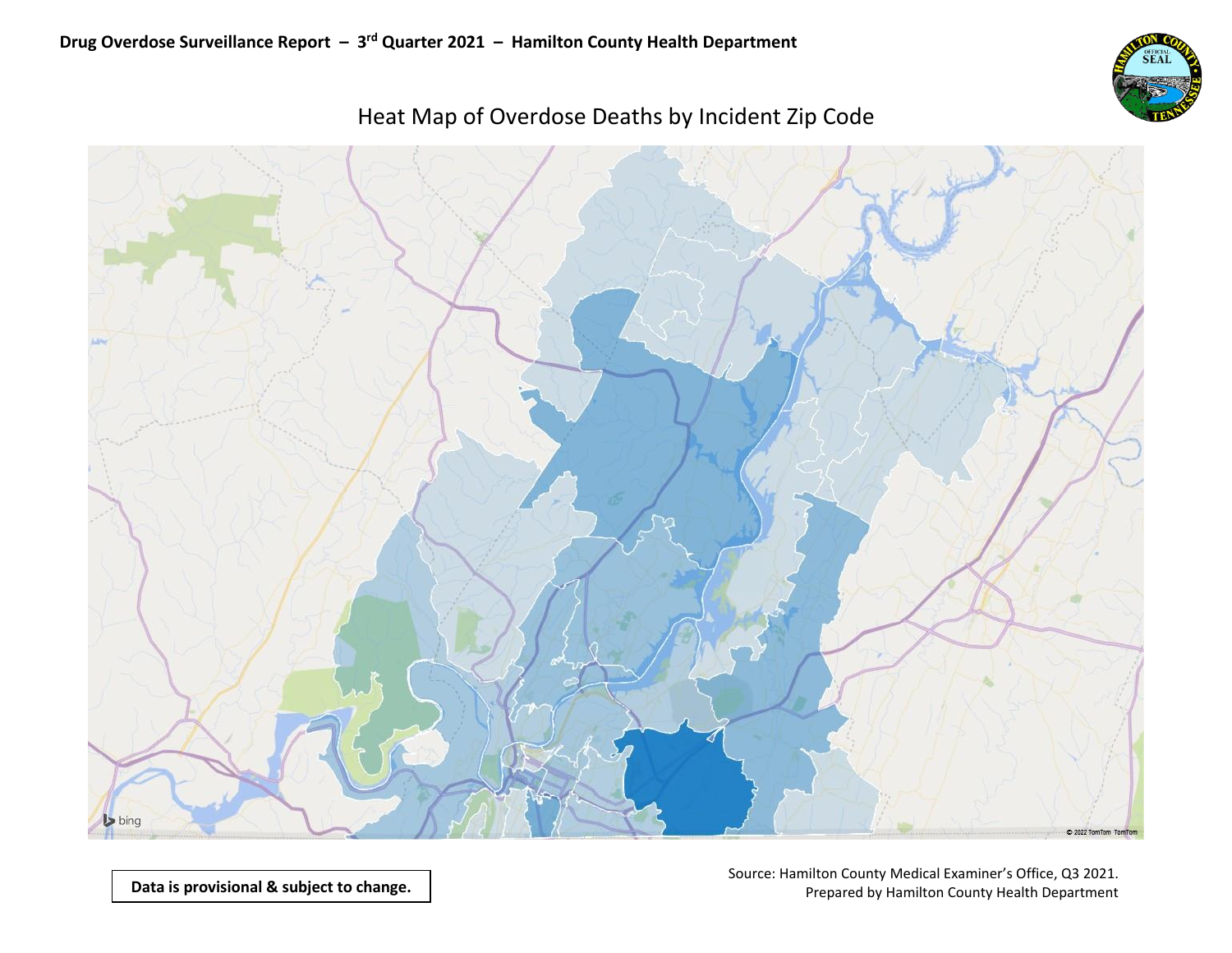













■ Opioid w/o Heroin ■ Heroin ■ Stimulant

\*\*Drug category totals do not equal total number of nonfatal ED visits due to polysubstance use.

**Data is provisional and subject to change.**

Source: ESSENCE-TN Hamilton County, Q3 2021. Prepared by Hamilton County Health Department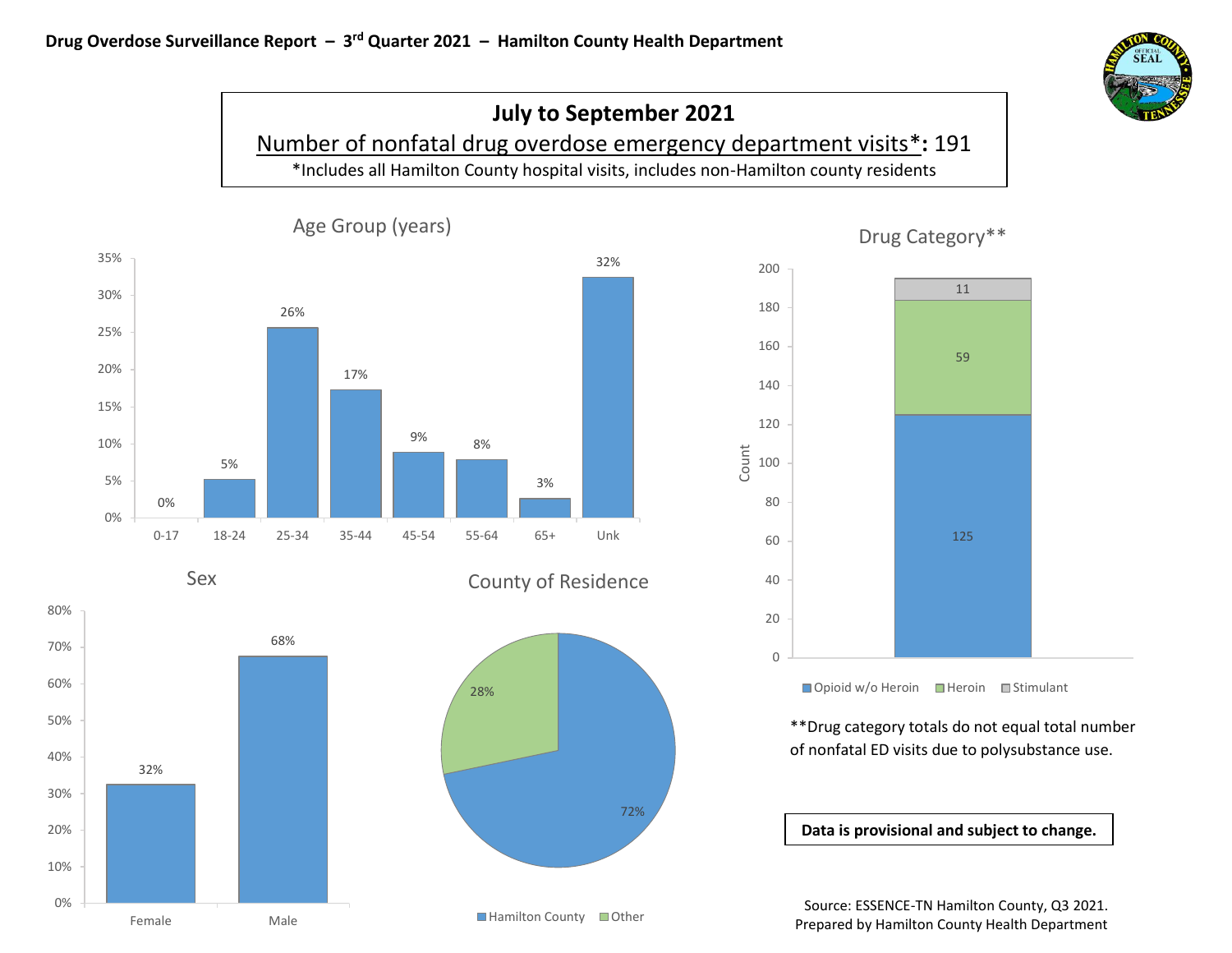

# Heat Map of Nonfatal Overdose-Related Emergency Department Visits by Hamilton County Resident Zip Code

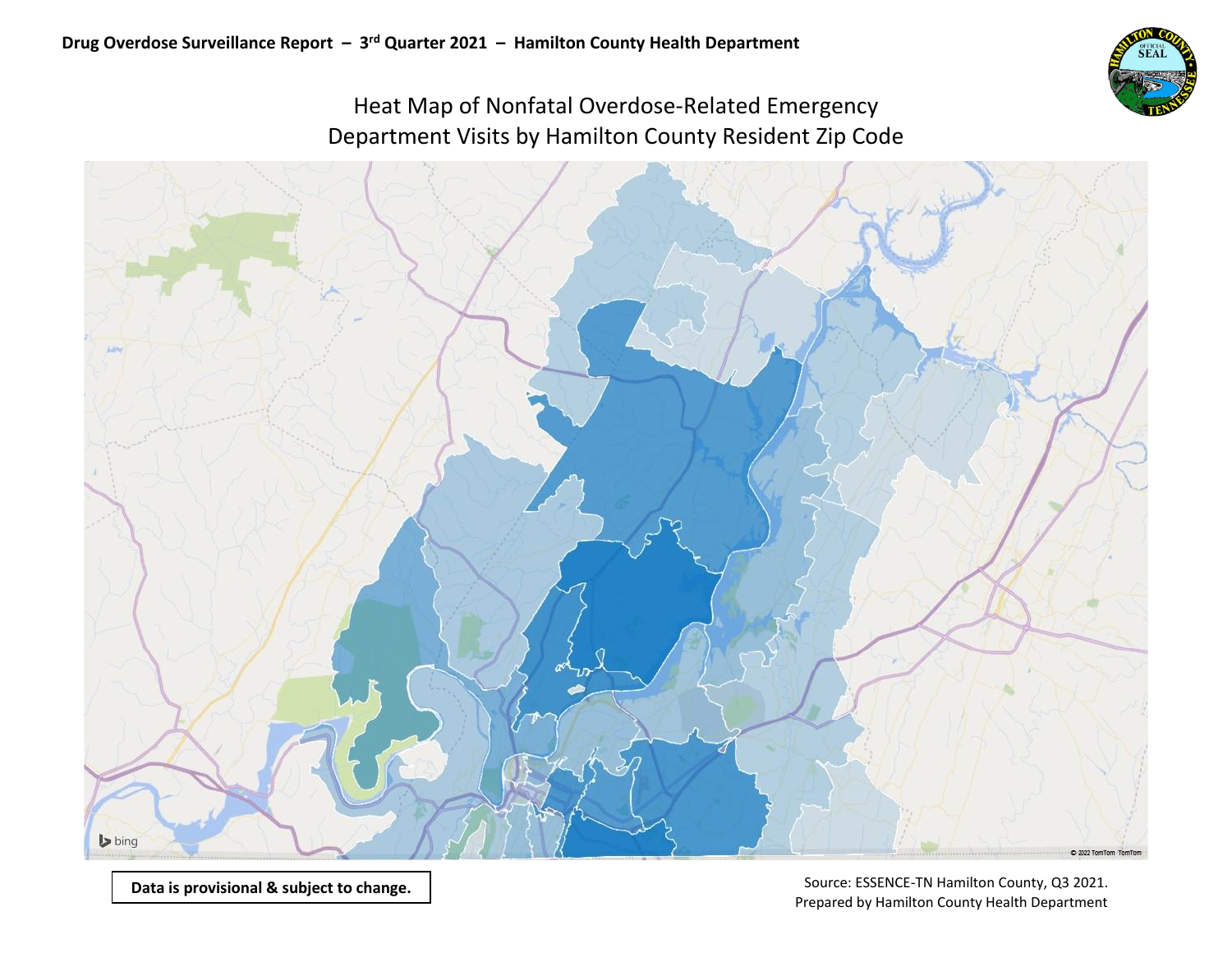

# **Resources for the Public**

### **Tennessee REDLINE**

A free, 24/7, confidential resource to receive accurate addiction information and treatment and resource referrals. Call or text: 1.800.889.9789 Website:<https://www.tn.gov/behavioral-health/substance-abuse-services/prevention/tennessee-redline.html>

### **Naloxone Training**

Sign up for an Overdose Prevention and Naloxone training through the Hamilton County Coalition: <https://www.hccoalition.org/overdose-awareness-trainings>

### **Overdose Signs**

-Not responsive -Fingertips or lips turn blue or gray -Slow, shallow, or no breathing -Gurgling or snoring sounds -Faint or no pulse

### **Responding to an Overdose**

-Call 911

-If you have naloxone and have received TDH's training, give the person naloxone and perform rescue breathing

-If no response after 2-3 minutes, give a second dose of naloxone

-Do not leave the person alone (help will arrive)

-If the person starts to breathe or becomes more alert, lay the person in the recovery position: put the person slightly on their left side so that their body is supported by a bent knee with their face turned to the side and bottom arm reaching out to stabilize

### **Additional Resources**

Visit the Hamilton County Health Department's Overdose Prevention webpage for additional resources <https://health.hamiltontn.org/en-us/communityhealth/educationwellnessprograms/overdoseprevention.aspx>